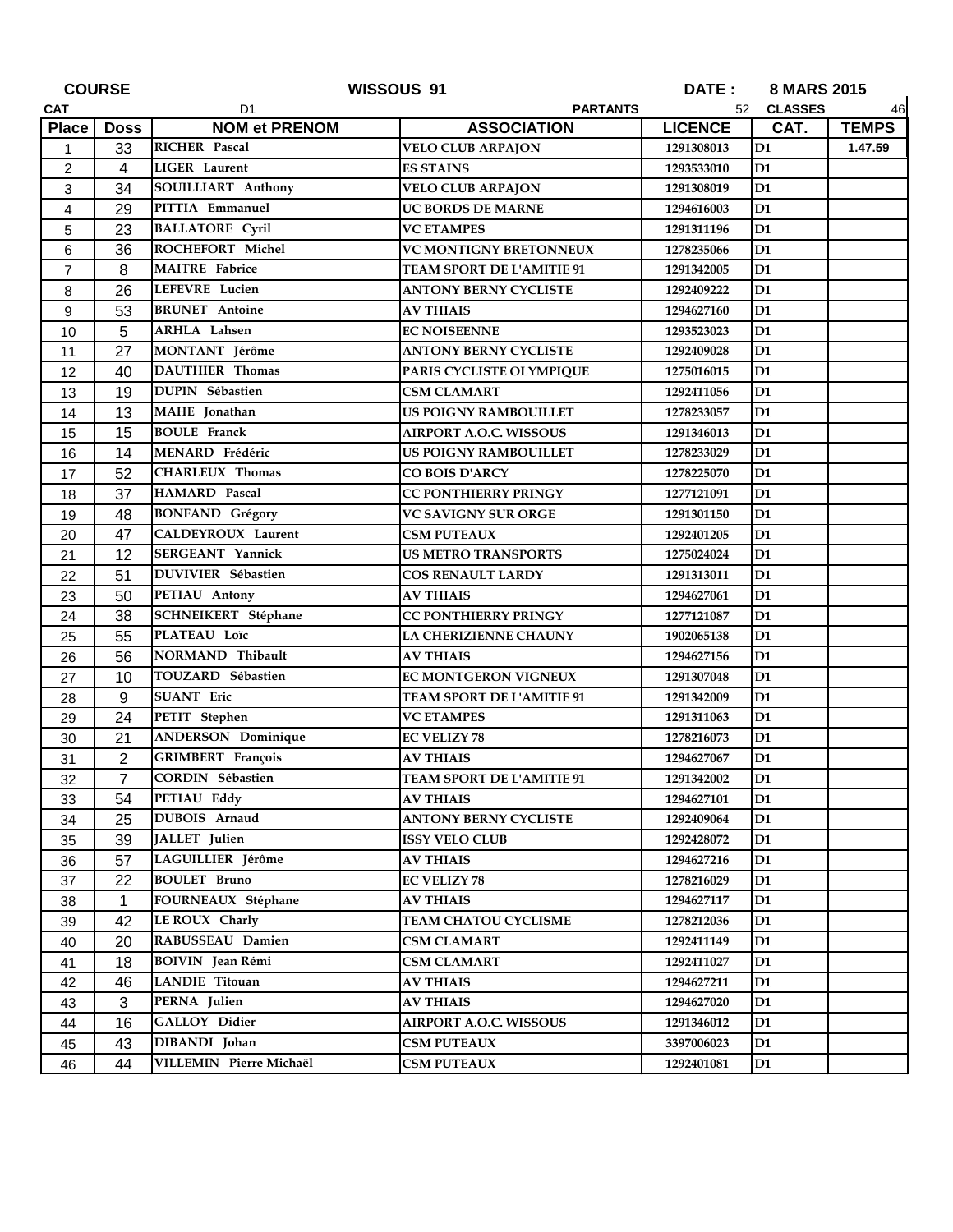| <b>CAT</b>     |                | D <sub>2</sub>                  | <b>PARTANTS</b>               |                | 67 CLASSES     | 69           |
|----------------|----------------|---------------------------------|-------------------------------|----------------|----------------|--------------|
| <b>Place</b>   | <b>Doss</b>    | <b>NOM et PRENOM</b>            | <b>ASSOCIATION</b>            | <b>LICENCE</b> | CAT.           | <b>TEMPS</b> |
| $\mathbf{1}$   | 97             | <b>VOLCLAIR</b> Jean Christophe | <b>AIRPORT A.O.C. WISSOUS</b> | 1291346010     | D2             | 1.39.18      |
| $\overline{c}$ | 50             | <b>BLANCA</b> Vincent           | PARIS CYCLISTE OLYMPIQUE      | 1275016086     | D2             |              |
| 3              | 99             | DESESQUELLE William             | <b>EC NEUILLY PLAISANCE</b>   | 1293504095     | D2             |              |
| 4              | 68             | <b>BUC</b> Guillaume            | <b>AV THIAIS</b>              | 1294627043     | D2             |              |
| 5              | 5              | QUETEL Gaston                   | EC NEUILLY PLAISANCE          | 1293504020     | D2             |              |
| 6              | 34             | <b>BARREAU Michel</b>           | <b>EC VELIZY 78</b>           | 1278216002     | D2             |              |
| $\overline{7}$ | 95             | <b>LAMIRAND Eudes</b>           | <b>SC BOULONNAIS</b>          | 1062029172     | D2             |              |
| 8              | 93             | JEANJEAN Patrick                | <b>CSM PUTEAUX</b>            | 1292401015     | D2             |              |
| 9              | 3              | LEPAGNEZ Henri                  | EC NEUILLY PLAISANCE          | 1293504023     | D2             |              |
| 10             | 26             | PACHOT Jean Philippe            | <b>AIRPORT A.O.C. WISSOUS</b> | 1291346031     | D2             |              |
| 11             | 25             | DESBORDES Yann                  | AIRPORT A.O.C. WISSOUS        | 1291346019     | D2             |              |
| 12             | 27             | <b>SURENAUD Mathieu</b>         | <b>AIRPORT A.O.C. WISSOUS</b> | 1291346017     | D2             |              |
| 13             | 31             | <b>MARTORELL Laurent</b>        | <b>USM GAGNY</b>              | 1293513049     | D2             |              |
| 14             | 92             | <b>MOREL Eric</b>               | <b>VC FONTAINEBLEAU AVON</b>  | 1277113059     | D2             |              |
| 15             | 38             | <b>GIBRIEN</b> Jules            | <b>TEAM PELTRAX - CSD</b>     | 1277115084     | D2             |              |
| 16             | 21             | LASCOUTOUNAS Fabrice            | <b>US CRETEIL</b>             | 1294604079     | D2             |              |
| 17             | 62             | LEGENTIL Serge                  | <b>EC NOISEENNE</b>           | 1293523007     | D2             |              |
| 18             | 64             | <b>ARNOULT</b> Christophe       | <b>SC GRETZ TOURNAN</b>       | 1277149023     | D2             |              |
| 19             | 48             | <b>AURIOLLE Xavier</b>          | PARIS CYCLISTE OLYMPIQUE      | 1275016238     | D2             |              |
| 20             | 70             | <b>COLOMIES</b> Arnaud          | <b>CARTE JOURNEE</b>          | CJ             | D2             |              |
| 31             | $\overline{4}$ | PERRIN Bruno                    | <b>EC NEUILLY PLAISANCE</b>   | 1293504119     | D2             |              |
| 31             | 6              | <b>BENHAMOU Jérémy</b>          | <b>AV THIAIS</b>              | 1294627143     | D2             |              |
| 31             | 9              | <b>AUBLET</b> Etienne           | <b>EC MONTGERON VIGNEUX</b>   | 1291307062     | D2             |              |
| 31             | 10             | LE GUEL guillaume               | EC MONTGERON VIGNEUX          | 1291307084     | D2             |              |
| 31             | 12             | <b>GRANGER Loïck</b>            | <b>EC NOISEENNE</b>           | 1293523029     | 6              |              |
| 31             | 13             | <b>GUARY Eddy</b>               | <b>ACCTB SEVRAN</b>           | 1293514044     | 40             |              |
| 31             | 14             | <b>MASSON</b> Franck            | <b>ACCTB SEVRAN</b>           | 1293514014     | 41             |              |
| 31             | 15             | <b>GUITRAUD Damien</b>          | <b>ES MAINTENON PIERRES</b>   | 1828110039     | D2             |              |
| 31             | 36             | <b>LEBOEUF Laurent</b>          | <b>VC MUREAUX</b>             | 1278223013     | D2             |              |
| 31             | 40             | <b>BOUTELOUP Laure</b>          | <b>LES BLEUS DE FRANCE</b>    | 1292402035     | 3ème Catégo    |              |
| 31             | 41             | QUESNEL Fabien                  | <b>LES BLEUS DE FRANCE</b>    | 1292402067     | D2             |              |
| 31             | 45             | KAROLEWICZ Willy                | <b>CSM PUTEAUX</b>            | 1292401309     | D2             |              |
| 31             | 51             | <b>ZACEK</b> Frantisek          | PARIS CYCLISTE OLYMPIQUE      | 1275016076     | D2             |              |
| 31             | 52             | <b>COURTILLAT Christophe</b>    | <b>VC LIVRY GARGAN</b>        | 1293501004     | D2             |              |
| 31             | 55             | <b>CARMEL</b> Christophe        | <b>US TROPIKANA</b>           | 1275017011     | D2             |              |
| 31             | 58             | NARBONI Alain                   | <b>TEAM CHATOU CYCLISME</b>   | 1278212001     | D2             |              |
| 31             | 59             | FLEURENCE Damien                | <b>CC PONTHIERRY PRINGY</b>   | 1277121013     | D2             |              |
| 31             | 61             | LEMOIGNE Régis                  | <b>ES PERSANAISE</b>          | 1295717059     | D2             |              |
| 31             | 63             | DE OLIVEIRA Carlos              | TEAM PELTRAX - CSD            | 1277115124     | D <sub>2</sub> |              |
| 31             | 67             | PACHOT Jean-Philippe            | <b>AIRPORT A.O.C. WISSOUS</b> | 1291346031     | D2             |              |
| 31             | 98             | <b>VERDIER Thomas</b>           | <b>AV THIAIS</b>              | 1294627066     | D2             |              |
| 42             | 32             | <b>AUFFRET</b> Valentin         | <b>US METRO TRANSPORTS</b>    | 1275024227     | D <sub>2</sub> |              |
| 43             | 20             | <b>BILLARD Thierry</b>          | <b>US CRETEIL</b>             | 1294604253     | D2             |              |
| 44             | 23             | ZURETTI Jean Luc                | <b>US CRETEIL</b>             | 1294604028     | D2             |              |
| 45             | 66             | <b>MENARD Florent</b>           | <b>AIRPORT A.O.C. WISSOUS</b> | 1291346027     | D2             |              |
| 46             | 30             | <b>LE TORIELLEC Yves</b>        | <b>USM GAGNY</b>              | 1293513051     | D <sub>2</sub> |              |
|                |                | <b>FAUNE</b> Jean Marc          | <b>US TROPIKANA</b>           | 1275017013     | D <sub>2</sub> |              |
| 47             | 56             |                                 |                               |                |                |              |
| 48             | 94             | PEROUSSE Bruno                  | <b>ISSY VELO CLUB</b>         | 1292428087     | D <sub>2</sub> |              |
| 49             | 22             | <b>UGUEN Cédric</b>             | <b>US CRETEIL</b>             | 1294604365     | D <sub>2</sub> |              |
| 50             | 39             | <b>BIGNOLET</b> Cyrille         | <b>US BOIS SAINT-DENIS</b>    | 1293532017     | D2             |              |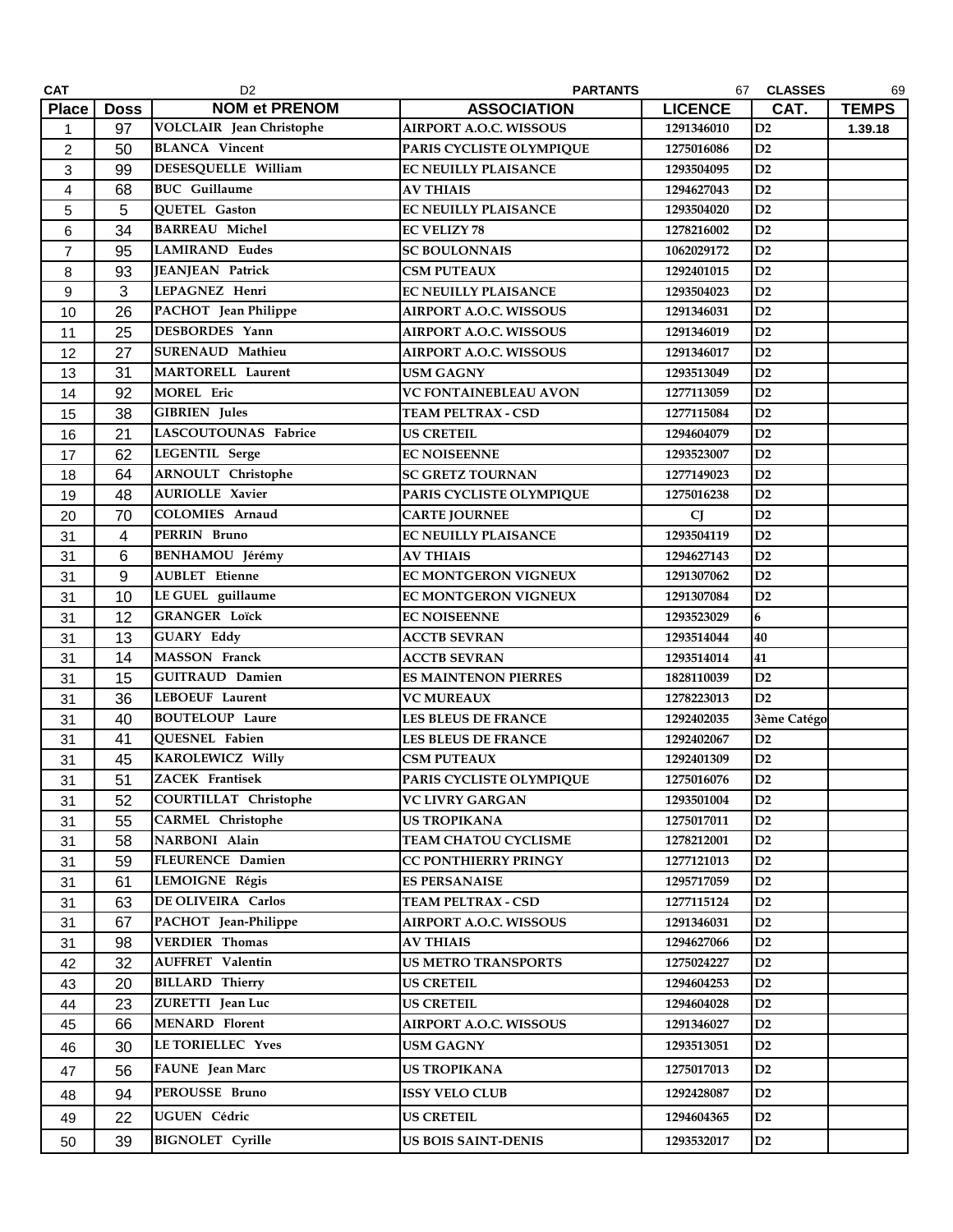| 51               | 54             | PODESTA Michel                               | <b>VC ETAMPES</b>                             | 1291311078               | D2                            |              |
|------------------|----------------|----------------------------------------------|-----------------------------------------------|--------------------------|-------------------------------|--------------|
| 52               | 16             | <b>CHARLES</b> Vincent                       | <b>CC MENNECY VILLEROY</b>                    | 1291329030               | D2                            |              |
| 53               | 43             | <b>COINON</b> Jean Pierre                    | <b>CS BRETIGNY</b>                            | 1291347020               | D2                            |              |
| 54               | $\overline{7}$ | FRANCO David                                 | <b>AV THIAIS</b>                              | 1294627161               | D2                            |              |
| 55               | 17             | COLLAS Sylvain                               | US POIGNY RAMBOUILLET                         | 1278233016               | D2                            |              |
| 56               | 11             | DEWILDE Philippe                             | <b>EC NOISEENNE</b>                           | 1293523006               | D2                            |              |
| 57               | 46             | <b>LAURENT Marc</b>                          | <b>CSM PUTEAUX</b>                            | 3397006063               | D2                            |              |
|                  |                | <b>ABIDOS Eddy</b>                           | <b>EC NEUILLY PLAISANCE</b>                   | 1293504136               | D2                            |              |
| 58               | $\mathbf{1}$   |                                              |                                               |                          |                               |              |
| 59               | 96             | <b>CROQUISON Bruno</b>                       | <b>US METRO TRANSPORTS</b>                    | 1275024163               | D2                            |              |
| 60               | 69             | FERRERA Frédéric                             | <b>US METRO TRANSPORTS</b>                    | 1275024079               | D2                            |              |
| 61               | 60             | <b>DOUCET</b> Christophe                     | <b>AS VOISENON CYCLISME</b>                   | 1277122007               | D2                            |              |
| 62               | 19             | <b>CROQUISON Ellie</b>                       | <b>ARGENTEUIL VAL DE SEINE 95</b>             | 1295708048               | <b>Junior</b>                 |              |
| 63               | 24             | <b>BAZOLA MINORI</b> Jean Louis              | <b>AIRPORT A.O.C. WISSOUS</b>                 | 1291346018               | D2                            |              |
| 64               | 29             | <b>SEMPASTOUS Olivier</b>                    | <b>CSM CLAMART</b>                            | 1292411046               | D2                            |              |
| 65               | 65             | <b>BOUVIALE Laurent</b>                      | <b>AV THIAIS</b>                              | 1294627063               | D2                            |              |
| 66               | 18             | LE DISSEZ Christophe                         | TEAM SPORT DE L'AMITIE 91                     | 1291342006               | D2                            |              |
| 67               | 35             | PEUVRIER Olivier<br><b>BENHALIMA Mathieu</b> | <b>EC VELIZY 78</b>                           | 1278216015               | D2                            |              |
| 68               | 49<br>53       | JANY Fabrice                                 | PARIS CYCLISTE OLYMPIQUE<br><b>VC ETAMPES</b> | 1275016059<br>1291311056 | D2<br>D2                      | à 5T         |
| 69<br><b>CAT</b> |                | D <sub>3</sub>                               | <b>PARTANTS</b>                               | 55                       | <b>CLASSES</b>                | 50           |
| <b>Place</b>     | <b>Doss</b>    | <b>NOM et PRENOM</b>                         | <b>ASSOCIATION</b>                            | <b>LICENCE</b>           | CAT.                          | <b>TEMPS</b> |
| 1                | 49             | FAULCON Frédéric                             | <b>CC SACLAY</b>                              | 1291324001               | D <sub>3</sub>                | 1.26.05      |
| 2                | $\overline{2}$ | THEURET Marc                                 | <b>EC NEUILLY PLAISANCE</b>                   | 1293504087               | D <sub>3</sub>                |              |
| 3                | 36             | <b>ORSETTI</b> Francis                       | A. C. B. B.                                   | 1292408094               | D <sub>3</sub>                |              |
| 4                | 17             | PEREIRA DA COSTA José                        | <b>CSM EPINAY SUR SEINE</b>                   | 1293502043               | D <sub>3</sub>                |              |
| 5                | 22             | <b>BROCHARD Alain</b>                        | <b>ARGENTEUIL VAL DE SEINE 95</b>             | 1295708038               | D3                            |              |
| $\,6$            | 9              | VINET Jean Michel                            | EC MONTGERON VIGNEUX                          | 1291307287               | D3                            |              |
| $\overline{7}$   | 48             | FLOQUET Kilian                               | <b>AC ORSAY</b>                               | 1291326006               | D <sub>3</sub>                |              |
| 8                | 39             | <b>DIBANDI Madeleine</b>                     | <b>CSM PUTEAUX</b>                            | 3397006024               | 3ème Catégo                   |              |
| 9                | 47             | DE SOUSA Michel                              | AS VOISENON CYCLISME                          | 1277122017               | D <sub>3</sub>                |              |
| 10               | 19             | <b>BOURDEAU</b> Eric                         | <b>AIRPORT A.O.C. WISSOUS</b>                 | 1291346029               | D3                            |              |
| 11               | 52             | LESGENT Jean-Philippe                        | LAGNY PONTCARRE CYC.                          | 1277128020               | D3                            |              |
| 12               | 8              | MARCELLAUD Heddy                             | EC MONTGERON VIGNEUX                          | 1291307213               | 3ème Catégo                   |              |
| 13               | 29             | RICHEFORT Jean Michel                        | <b>EC VELIZY 78</b>                           | 1278216023               | D <sub>3</sub>                |              |
| 14               | 25             | PENA Bruno                                   | <b>CSM CLAMART</b>                            | 1292411237               | D <sub>3</sub>                |              |
| 15               | 24             | GAFFE Cassandra                              | <b>CSM CLAMART</b>                            | 1292411150               | 3ème Catégo                   |              |
| 16               | 46             | <b>ANTOINE Gilles</b>                        | <b>CS BRETIGNY</b>                            | 1291347026               | D3                            |              |
| 17               | 55             | RAMALHO Lino                                 | <b>CSM EPINAY SUR SEINE</b>                   | 1293502225               | D <sub>3</sub>                |              |
| 18               | 7              | CORTIANA Frédéric                            | <b>EC MONTGERON VIGNEUX</b>                   | 1291307075               | D <sub>3</sub>                |              |
| 19               | 42             | <b>TESSIER Philippe</b>                      | VC ST GILLES CROIX DE VIE                     | 0385285008               | D <sub>3</sub>                |              |
| 20               | 12             | <b>PRETESEILLE Thierry</b>                   | <b>US METRO TRANSPORTS</b>                    | 1275024167               | D <sub>3</sub>                |              |
| 21               | 54             | DECOMBE Yannick<br>FEUNTEUN Ronan            | <b>CS BRETIGNY</b>                            | 1291347025               | D <sub>3</sub><br>D3          |              |
| 22               | 11             |                                              | <b>US METRO TRANSPORTS</b>                    | 1275024067               |                               |              |
| 23               | 15<br>27       | MICHAELI André<br>ALVES Gwendoline           | <b>AV THIAIS</b><br>LES BLEUS DE FRANCE       | 1294627041<br>1292402085 | D <sub>3</sub><br>3ème Catégo |              |
| 24               | 50             | FREYTET Christian                            | <b>EC NEUILLY PLAISANCE</b>                   | 1293504110               | D <sub>3</sub>                |              |
| 25<br>26         | 10             | GOAPPER René                                 | <b>COURBEVOIE SPORTS CYCLISME</b>             | 1292415030               | D <sub>3</sub>                |              |
| 27               | 26             | <b>SAMSON Patrick</b>                        | <b>CSM CLAMART</b>                            | 1292411154               | D3                            |              |
| 28               | 30             | DANNEVILLE Olivier                           | <b>USM GAGNY</b>                              | 1293513235               | D <sub>3</sub>                |              |
| 29               | 32             | <b>FISTER</b> Serge                          | <b>USM GAGNY</b>                              | 1293513030               | D <sub>3</sub>                |              |
| 30               | 5              | <b>HEGOBURU Lise</b>                         | <b>CM AUBERVILLIERS 93</b>                    | 1293505274               | Junior                        |              |
|                  |                |                                              |                                               |                          |                               |              |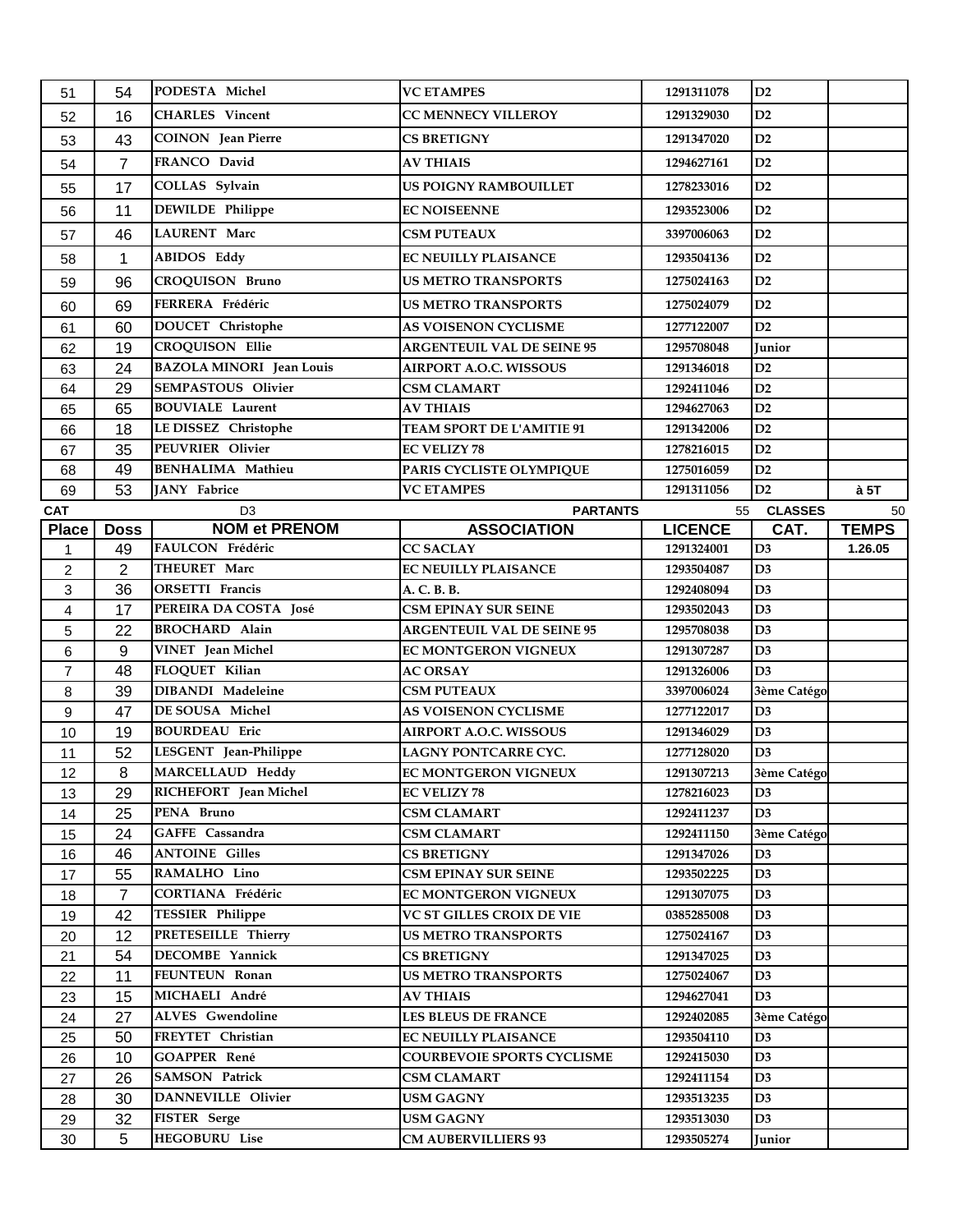| 31             | 13           | <b>COLLAS</b> Fabrice         | <b>US POIGNY RAMBOUILLET</b>      | 1278233015     | D <sub>3</sub> |              |
|----------------|--------------|-------------------------------|-----------------------------------|----------------|----------------|--------------|
| 32             | 16           | VIVOIX Cyrille                | <b>AV THIAIS</b>                  | 1294627026     | D <sub>3</sub> |              |
| 33             | 35           | ROCHEFORT Cyril               | <b>VC MONTIGNY BRETONNEUX</b>     | 1278235061     | D <sub>3</sub> |              |
| 34             | 23           | <b>DERIAUX Clémence</b>       | <b>ARGENTEUIL VAL DE SEINE 95</b> | 1295708073     | Junior         |              |
| 35             | 33           | GAMBIRASIO Laurent            | <b>USM GAGNY</b>                  | 1293513121     | D3             |              |
| 36             | 14           | CANFIN Luc                    | <b>AV THIAIS</b>                  | 1294627068     | D3             |              |
| 37             | 51           | <b>GEITER Rachel</b>          | <b>CSM PUTEAUX</b>                | 1291401 EC     | D3             |              |
| 38             | 34           | LAVENANT Pascal               | LAGNY PONTCARRE CYC.              | 1277128226     | D <sub>3</sub> |              |
| 39             | 38           | <b>BERNOS</b> Blaise          | <b>CSM PUTEAUX</b>                | 1292401087     | D <sub>3</sub> |              |
| 40             | 4            | <b>HEGOBURU Gilles</b>        | <b>CM AUBERVILLIERS 93</b>        | 1293505100     | D3             |              |
| 41             | 57           | <b>BOUTROUILLE Olivier</b>    | <b>CARTE JOURNEE</b>              | <b>CJ</b>      | D <sub>3</sub> |              |
| 42             | 41           | KOHLER Stefanie               | <b>CSM PUTEAUX</b>                | 1292401012     | 3ème Catégo    |              |
| 43             | 1            | DELCROIX Sébastien            | <b>EC NEUILLY PLAISANCE</b>       | 1293504019     | D <sub>3</sub> |              |
| 44             | 37           | <b>ABAUTRET Pauline</b>       | <b>CSM PUTEAUX</b>                | 1292401055     | 3ème Catégo    |              |
| 45             | 40           | ESPOSITO Sergio               | <b>CSM PUTEAUX</b>                | 1292401316     | D <sub>3</sub> |              |
| 46             | 21           | ROSE William                  | <b>AIRPORT A.O.C. WISSOUS</b>     | 1291346020     | D3             |              |
| 47             | 56           | <b>TAUSSERAT Frank</b>        | <b>CARTE JOURNEE</b>              | <b>CJ</b>      | D3             |              |
| 48             | 53           | <b>BOULARD Philippe</b>       | <b>CARTE JOURNEE</b>              | <b>CJ</b>      | D <sub>3</sub> |              |
| 49             | 31           | <b>DELATTE Maïlys</b>         | <b>USM GAGNY</b>                  | 1293513040     | <b>Junior</b>  |              |
| 50             | 28           | LEGROS Angeline               | LES BLEUS DE FRANCE               | 1292402101     | 3ème Catégo    |              |
| <b>CAT</b>     |              | D <sub>4</sub>                | <b>PARTANTS</b>                   |                | 48 CLASSES     | 44           |
| <b>Place</b>   | <b>Doss</b>  | <b>NOM et PRENOM</b>          | <b>ASSOCIATION</b>                | <b>LICENCE</b> | CAT.           | <b>TEMPS</b> |
| 1              | 5            | GOLFIERI Sébastien            | <b>US METRO TRANSPORTS</b>        | 1275024069     | D <sub>4</sub> |              |
| $\overline{2}$ | 3            | GOUPIL Michel                 | <b>EC NEUILLY PLAISANCE</b>       | 1293504014     | D <sub>4</sub> |              |
| 3              | 25           | RENAUD Dominique              | <b>AIRPORT A.O.C. WISSOUS</b>     | 1291346003     | D <sub>4</sub> |              |
| 4              | 16           | PLAZA Olivier                 | <b>CSM PUTEAUX</b>                | 1292401066     | D <sub>4</sub> |              |
| 5              | 18           | <b>BERNABEI Roland</b>        | <b>AIRPORT A.O.C. WISSOUS</b>     | 1291346005     | D <sub>4</sub> |              |
| 6              | 6            | <b>REINE</b> Georges          | <b>US METRO TRANSPORTS</b>        | 1275024068     | D4             |              |
| $\overline{7}$ | 26           | <b>CHEZEAUD Michel</b>        | LAGNY PONTCARRE CYC.              | 1277128064     | D <sub>4</sub> |              |
| 8              | 8            | <b>BOEUVE</b> Gérard          | <b>EC MONTGERON VIGNEUX</b>       | 1291307280     | D <sub>4</sub> |              |
| 9              | 35           | SATO Shinichi                 | <b>LES BLEUS DE FRANCE</b>        | 1292402068     | D <sub>4</sub> |              |
| 10             | 32           | <b>COLTRO</b> Fabrice         | <b>US EZANVILLE ECOUEN</b>        | 1295711038     | D4             |              |
| 11             | $\mathbf{1}$ | AIZPURU René                  | <b>EC NEUILLY PLAISANCE</b>       | 1293504004     | D <sub>4</sub> |              |
| 12             | 30           | LE QUERE Marcel               | COURBEVOIE SPORTS CYCLISME        | 1292415038     | D4             |              |
| 13             | 11           | HARNAFI Essïd Saïd            | <b>CM AUBERVILLIERS 93</b>        | 1293505166     | D4             |              |
| 14             | 96           | LASCOUTOUNAS Alain            | PARIS CYCLISTE OLYMPIQUE          | 1275016150     | D4             |              |
| 15             | 27           | THEVENART Jean François       | <b>VELO CLUB ARPAJON</b>          | 1291308022     | D4             |              |
| 16             | 44           | CHRISTOPHE Claude             | <b>CARTE JOURNEE</b>              | <b>CJ</b>      | D <sub>4</sub> |              |
| 17             | 15           | VALERI Robert                 | <b>CC MENNECY VILLEROY</b>        | 1291329027     | D <sub>4</sub> |              |
| 18             | 4            | PHILIPPE Stéphane             | <b>EC NEUILLY PLAISANCE</b>       | 1293504026     | D <sub>4</sub> |              |
| 19             | 40           | <b>CARRERE</b> Jacques        | <b>CARTE JOURNEE</b>              | <b>CJ</b>      | D4             |              |
| 20             | 23           | LEGROS Michel                 | <b>AIRPORT A.O.C. WISSOUS</b>     | 1291346008     | D <sub>4</sub> |              |
| 21             | 98           | <b>CHRISTOPHE</b> Jean Pierre | <b>AC ORSAY</b>                   | 1291326073     | D4             |              |
| 22             | 28           | <b>BERTINI</b> Claude         | <b>CC IGNY PALAISEAU 91</b>       | 1291305134     | D <sub>4</sub> |              |
| 23             | 7            | TOUCHEFEU Pierre              | <b>US METRO TRANSPORTS</b>        | 1275024027     | D4             |              |
| 24             | 47           | LEPROUST Cyril                | <b>CARTE JOURNEE</b>              | <b>CJ</b>      | D <sub>4</sub> |              |
| 25             | 17           | <b>BADIN</b> Eric             | <b>AIRPORT A.O.C. WISSOUS</b>     | 1291346014     | D <sub>4</sub> |              |
| 26             | 49           | LAHAGNIET Sébastien           | <b>TEAM CRC VANVES</b>            | 1292416 EC     | D4             |              |
| 27             | 34           | WOLFERSBERGER Arnaud          | VC SAVIGNY SUR ORGE               | 1291301171     | D4             |              |
| 28             | 46           | PESTEL Eugène                 | <b>CARTE JOURNEE</b>              | <b>CJ</b>      | D4             |              |
| 29             | 36           | <b>BATARD Célia</b>           | <b>VC VINCENNES</b>               | 1294615014     | D1             |              |
| 30             | 50           | PLANTIN Christian             | <b>AIRPORT A.O.C. WISSOUS</b>     | 1291346024     | D4             |              |
| 31             | 99           | <b>BRIAT Michel</b>           | <b>AIRPORT A.O.C. WISSOUS</b>     | 1291346002     | D4             |              |